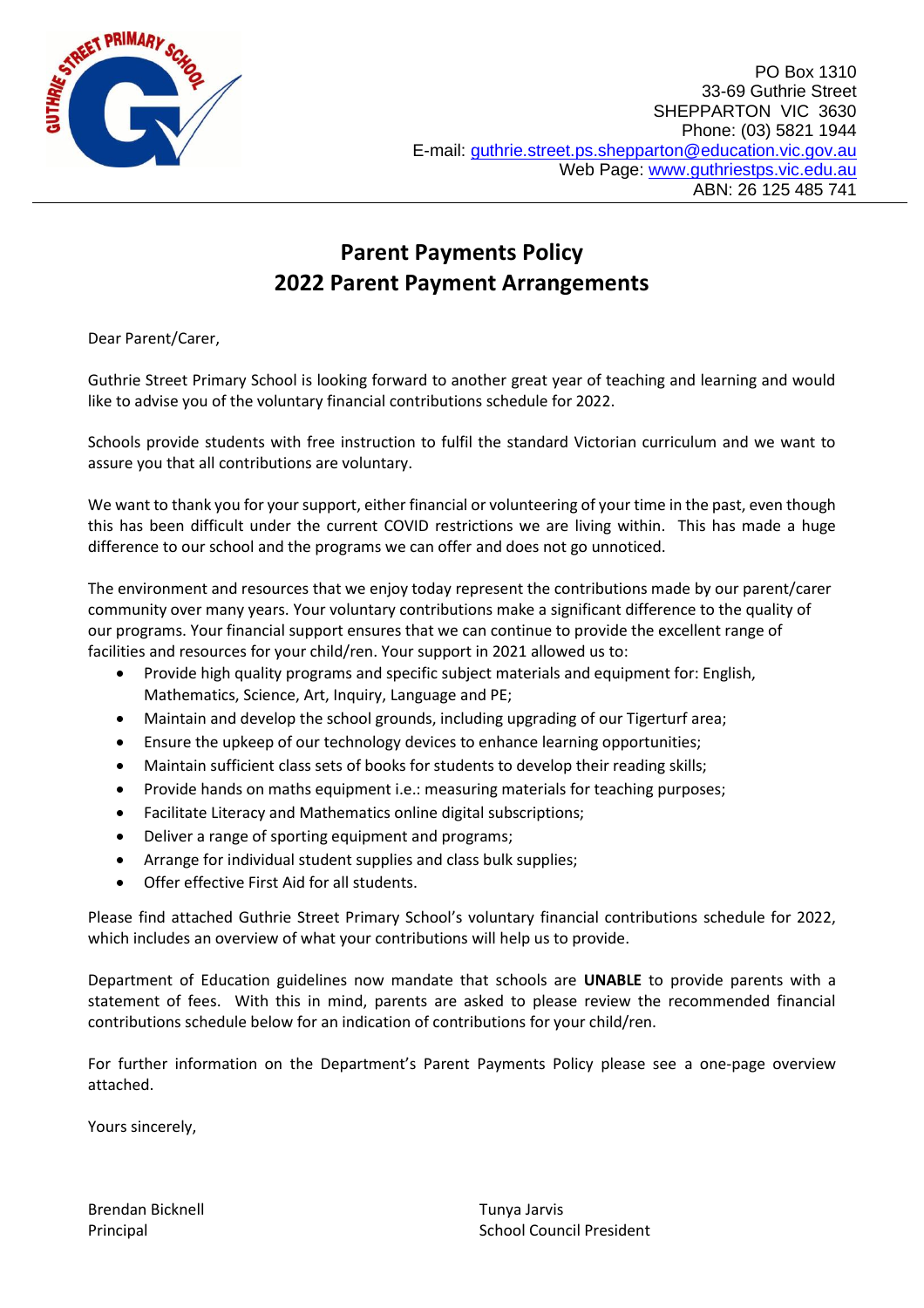| <b>Curriculum Contributions</b> - items and activities that students use, or participate                                                                                                                                                                                                                                                                                                                                                                                                                                                                                                                                                                                                                                       | <b>Amount</b> |
|--------------------------------------------------------------------------------------------------------------------------------------------------------------------------------------------------------------------------------------------------------------------------------------------------------------------------------------------------------------------------------------------------------------------------------------------------------------------------------------------------------------------------------------------------------------------------------------------------------------------------------------------------------------------------------------------------------------------------------|---------------|
| in, to access the Curriculum                                                                                                                                                                                                                                                                                                                                                                                                                                                                                                                                                                                                                                                                                                   |               |
| Classroom consumables, materials & equipment<br>Classroom – pens, pencils, textas, glue sticks, writing, graph and scrap books,<br>highlighters, post-it notes, folders, display books, scissors, rulers etc.<br>Art - paint, crayons, canvas, glitter, coloured paper, glue, card, wool, material, clay,<br>wood, beading etc.<br>Science - ingredients, books, shared classroom materials<br>$\bullet$<br>Mathematics - numeracy blocks, calculators, stationery, maths kits<br>English - book boxes, class sets, novels, readers, reading diary<br>$\bullet$<br>Physical Education & Sport - ribbons, materials, equipment<br>$\bullet$<br>Library - books, subscriptions<br>Connection Groups - shared classroom materials | \$100         |
| <b>Online Subscriptions</b><br><b>Essential Assessment</b><br><b>Reading Eggs</b><br>Seesaw                                                                                                                                                                                                                                                                                                                                                                                                                                                                                                                                                                                                                                    | \$30          |
| ICT Devices - provision of devices from the shared classroom sets                                                                                                                                                                                                                                                                                                                                                                                                                                                                                                                                                                                                                                                              | \$10          |
| Printing and photocopying of worksheets and learning materials                                                                                                                                                                                                                                                                                                                                                                                                                                                                                                                                                                                                                                                                 | \$10          |
| Whole school events<br>Athletics carnival - transport (\$5)<br>٠<br>Fun Run - transport (\$5)<br>$\bullet$<br>Swimming carnival - transport (\$5)<br>Harmony Day $-(55)$<br>$\bullet$                                                                                                                                                                                                                                                                                                                                                                                                                                                                                                                                          | \$20          |
| <b>Total Amount</b>                                                                                                                                                                                                                                                                                                                                                                                                                                                                                                                                                                                                                                                                                                            | \$170         |

## **Extra-Curricular Items and Activities**

Guthrie Street Primary School offers a range of items and activities that enhance or broaden the schooling experience of students and are above and beyond what the school provides in order to deliver the Curriculum. These are provided on a user-pays basis.

No payment is required for these items or activities at this time – permission forms and payment requests will be sent out to families throughout 2022.

| <b>Extra-Curricular Items &amp; Activities</b> |
|------------------------------------------------|
| <b>Optional Grade 6 Polos</b>                  |
| Optional Whole school photos                   |
| Optional Year 3-6 school camp                  |
| Optional swimming program                      |
| Optional Year 4-6 Interschool Sports program   |
| Other optional excursions to be scheduled      |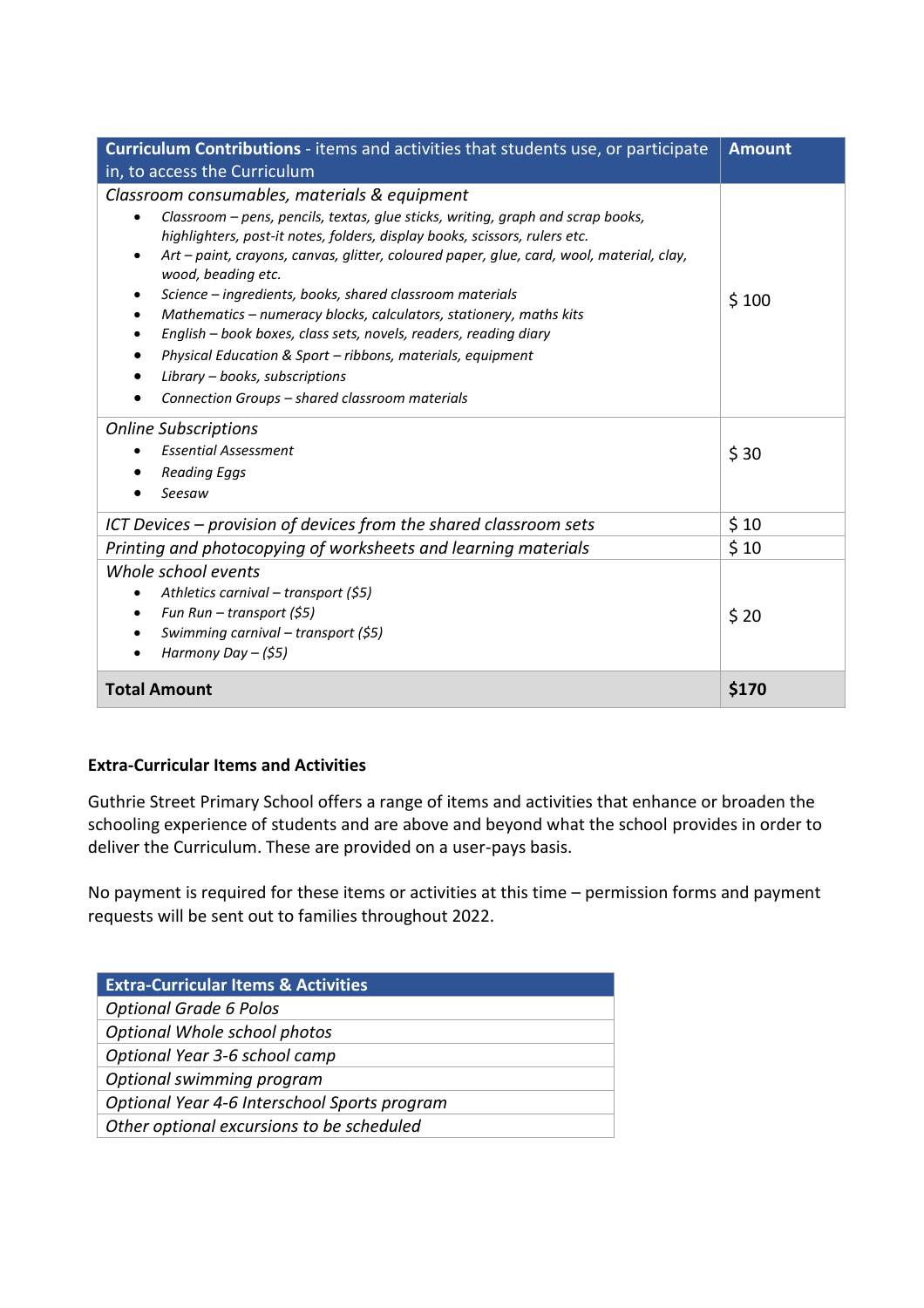## **Financial Support for Families**

Guthrie Street Primary School understands that some families may experience financial difficulty and offers a range of support options for eligible families, including:

- *The Camps, Sports and Excursions Fund (CSEF) available for eligible health care card holders*
- *State Schools Relief support is available for uniforms/footwear (via the School Wellbeing Team) for our Foundation students who are eligible health care card holders*
- *Ganbina support for our eligible Koorie families.*

For a confidential discussion about accessing these services, or if you would like to discuss alternative payment arrangements, contact:

Joanne Pickles, Business Manager Ph: 5821 1944 |Email: [joanne.pickles@education.vic.gov.au.](mailto:joanne.pickles@education.vic.gov.au)

#### **Total**

| <b>Category:</b>                |  |
|---------------------------------|--|
| <b>Curriculum Contributions</b> |  |
| <b>Other Contributions</b>      |  |
| TOTAL                           |  |

#### **Payment methods**

- *Compass payment (preferred method)*
- *Cash*
- *EFTPOS/Credit card at the office, or over the phone 5821 1944*
- *Direct deposit to the school's bank account. Commonwealth bank: 063 527 / 1016 2732*
- *BPay – your unique BPay reference is available on request from the school*

## **Refunds**

Please refer to our Parent Reimbursement Policy located on the school website.

If a family has paid for a camp, excursion or activity and their student does not attend, they will receive reimbursement under the following situations:

- If the student has an approved illness on the day.
- If the activity is a singular activity which is cancelled by the school or provider, and whereby a replacement activity is not offered.
- If a student leaves Guthrie Street Primary School before the event.

If a family has paid for a camp, excursion or activity and their student does not attend, they will not receive reimbursement under the following situations:

- If the student does not attend one day out of an entire program involving multiple days/activities, as the family payment covers the program as a whole.
- If the school is forced to cancel one day out of a program involving multiple days/activities due to weather or other unforeseen circumstances and the school is charged the full cost, as the family payment covers the program as a whole.
- If it has been stated that they were paying for a non-refundable deposit.